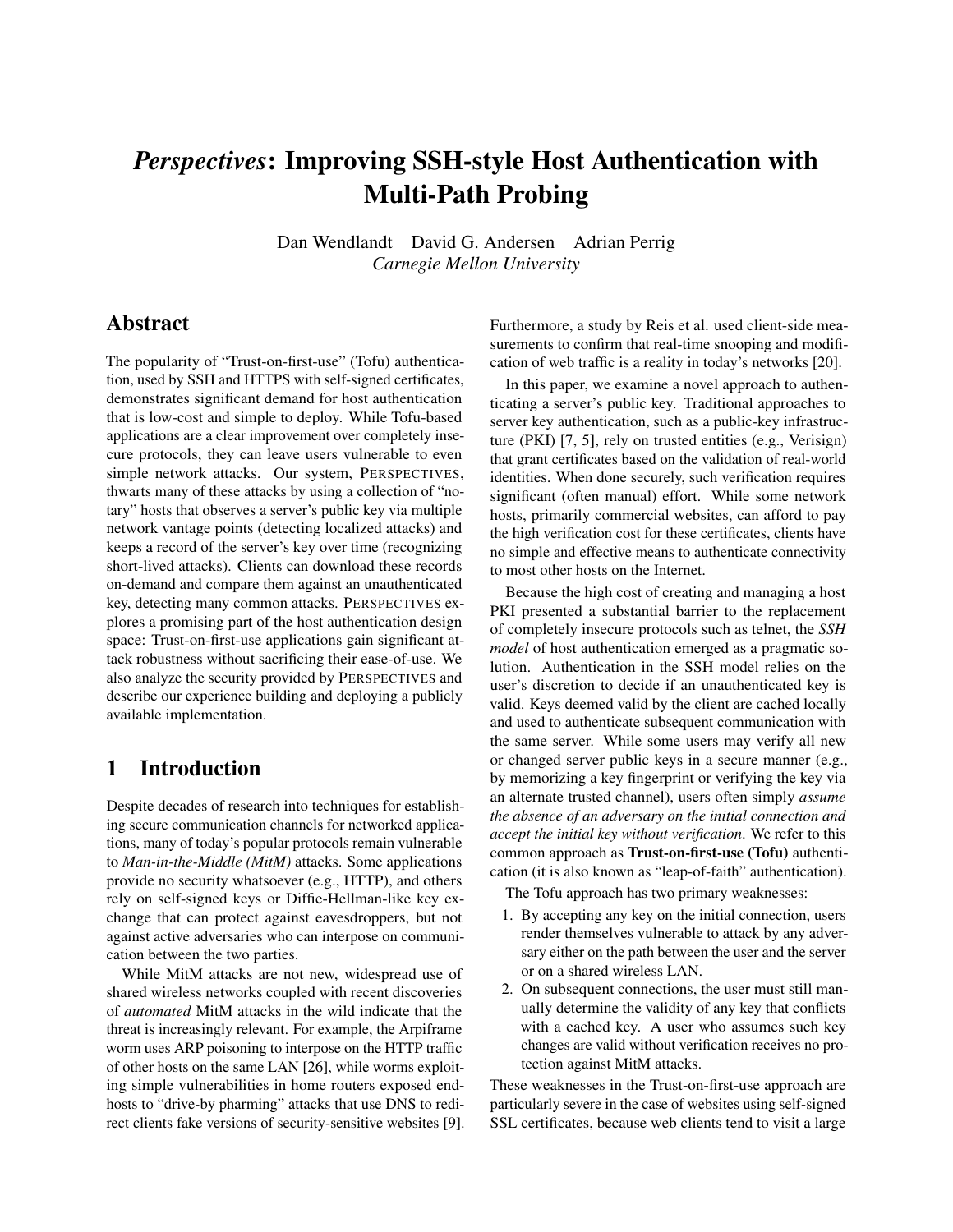number of sites, increasing the number of vulnerable initial connections. Moreover, web users often lack the means and/or expertise to manually verify keys.

PERSPECTIVES improves on basic Tofu authentication by having a collection of semi-trusted hosts called *network notaries* periodically probe a large number of network services (e.g., SSH and HTTPS servers) to build a record of the public keys used by those services over time. When a client receives an unauthenticated public key from a service, it contacts the notaries to download the history of keys used by that service. This additional data from diverse network vantage points over a span of time gives clients the "perspective" to make a strictly better security decision: clients can often detect attacks during an initial connection or a key cache conflict, the two scenarios when the standard Tofu authentication is most vulnerable.

Because notaries generate their data using automated network probes, *applications using* PERSPECTIVES *enjoy the same simplified deployment model as SSH: no certificate authority is needed to verify the identity of server owners and grant them certificates*. Instead, the validity of a service's key is determined by its existence on the network over time. While the notary infrastructure adds some complexity to a Tofu-based application, it exists independent of both clients and servers. Servers can remain unmodified while updated clients benefit from notary data.

While this paper focuses on protocols that use unauthenticated keys (i.e., the SSH model), PERSPECTIVES can also help even when PKI-signed certificates are used. As we discuss in Section [8,](#page-10-0) because users often ignore browser security warnings [[21](#page-13-5), [10](#page-13-6)], a MitM attacker can fool a user by injecting a bogus self-signed certificate in the place of a PKI-signed certificate. PERSPECTIVES clients can easily detect this attack by comparing the received certificate with those seen by the notaries.

This paper makes four primary contributions:

- 1. It presents the design of a modular network notary infrastructure that tolerates internal failures and compromises (Sections [3](#page-2-0) and [5\)](#page-5-0).
- 2. It describes a framework for (possibly automated) client policies that aggregate notary replies and determine if a key is trustworthy (Section [4\)](#page-4-0).
- 3. It analyzes PERSPECTIVES's ability to resist a variety of network attacks within a realistic threat model, demonstrating that it can protect Tofu-based applications from many MitM attacks (Section [6\)](#page-6-0).
- 4. It describes the implementation and benchmarking of a publicly available release of PERSPECTIVES, including a robust notary server and modified OpenSSH and Mozilla Firefox clients capable of implementing basic key trust policies (Section [7\)](#page-8-0).



<span id="page-1-0"></span>Figure 1: Overview of a client using PERSPECTIVES. In practice, several notaries would be contacted in parallel before making a key trust decision.

# 2 Overview of PERSPECTIVES

We name our system PERSPECTIVES because it helps clients make sound security decisions by leveraging views from multiple network vantage points. PERSPECTIVES' task is to help clients determine whether they should accept an untrusted public key received while connecting to a particular *network service*. Example services include SSH access to an end-host or HTTPS access to a website that uses a self-signed SSL certificate.

PERSPECTIVES uses a set of publicly available servers, called *network notaries*, that monitor and record the history of public keys used by a network service. A notary cryptographically signs (i.e., notarizes) statements saying that at time *t* it observed service *S* using public key *K*. The basic operation of PERSPECTIVES is shown in Figure [1.](#page-1-0) When a client connects to a network service, it receives an *offered key* in reply. If the offered key is unauthenticated (i.e., it does not match an existing key in the client cache) the client must either accept the offered key, taking a security risk, or reject the key, losing the ability to communicate with the service. To obtain more information to make this decision, the client contacts a set of notaries and requests all *observed key data* for that service. The client then uses application-specific *key-trust policies* (Section [4\)](#page-4-0) to interpret this data and accept or reject the key. These policies check for consistency between the offered key and the keys seen by each notary, often allowing clients to distinguish between a legitimate key and an attack.

# 2.1 Threat Model & Attack Resistance

Attackers mount MitM attacks by providing clients with a false public key in order to observe or modify network communications. In our attack model, an adversary can compromise any path in the network as well as components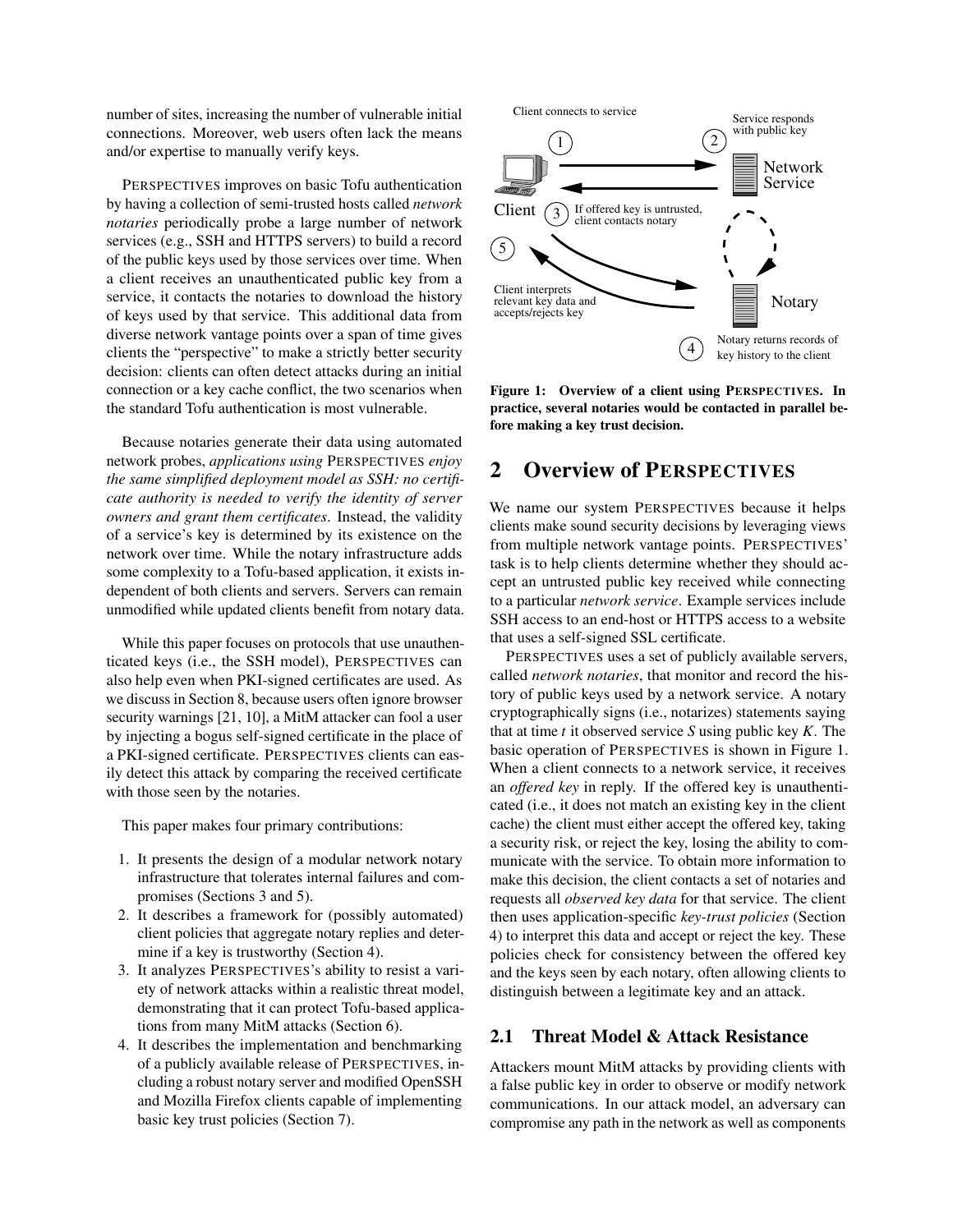of the notary infrastructure itself. Only the client and server themselves must be completely trusted, a standard requirement for host authentication schemes.

While our model allows any network or notary component to be compromised, we borrow from Abraham Lincoln and assume that an attacker "can fool all of the [components] some of the time, and some of the [components] all of the time, but it cannot fool all of the [components] all of the time." That is, we assume that attacks are *either*: (1) localized to a particular network scope or (2) of limited duration, since a larger attack is more easily detected and remedied.

In this paper, we use the term *redundancy* to describe the protections that PERSPECTIVES provides. Key observations gathered from multiple network vantage points provide *spatial redundancy*, since unless an attacker can compromise all network paths to a destination, notary data will let a client to detect that an attack is likely underway. *Temporal redundancy*, provided by the key history data returned by each notary, can offer additional protection because even if an attacker compromises all paths to the server, clients can still detect that a recent key change occurred and regard the new key with suspicion. Finally, *data redundancy* (described in Section [5\)](#page-5-0) helps clients detect malicious notaries that supply inconsistent information, thereby limiting the effectiveness of attacks on the notary infrastructure itself.

The precise attack resistance provided PERSPECTIVES depends entirely on how a client's key-trust policy sets the parameters defining spatial, temporal, and data redundancy in order to balance the risk of accepting an unauthenticated key with the possibility of incorrectly rejecting a valid key. Sections [4](#page-4-0) and [6](#page-6-0) explore this trade-off in detail.

# 2.2 PERSPECTIVES vs. a Standard PKI

At a high level, PERSPECTIVES might be described as a "lightweight PKI". While both PERSPECTIVES and a standard PKI require that clients securely retrieve one or more public keys to bootstrap trust, there are two key differences between PERSPECTIVES and the traditional PKI currently used to grant SSL certificates:

- 1. Mechanism for binding hostnames to public keys: Traditional PKIs use an *offline* mechanism to determine that the real-world entity requesting a certificate in fact owns the associated hostname. PERSPEC-TIVES uses automated network probing to bind keys to a hostname.
- 2. Degree of client control over trust decisions: With a traditional PKI, the certificate authority makes a universal judgment regarding key validity. With PER-SPECTIVES, each client independently interprets notary data and makes a decision based on its own security requirements.

Because probing by network notaries does not protect against all possible network attacks, we expect that highly sensitive services like bank or large e-commerce websites will continue to use heavyweight PKI mechanisms (possibly augmented with notary data, see Section [8\)](#page-10-0). However, we believe that PERSPECTIVES provides a simple and cost-effective way to improve the attack resistance of services that currently either use Trust-on-first-use or are completely unauthenticated.

# <span id="page-2-0"></span>3 The Notary Architecture

We now explore how the notary infrastructure provides spatial and temporal redundancy to help clients evaluate an untrusted public key. We defer some implementation details until Section [7.](#page-8-0) *Notary servers* are a coordinated group of hosts distributed across the Internet. *Notary clients* are integrated into applications (e.g., an SSH client) and contact notary servers to download observed key data with which to make a key-trust decision.

### 3.1 Notary Administration

We envision a network notary group to be a fixed group of at least five (but possibly many more) servers located in diverse network locations. The group may be run by a single entity, but we design it in a decentralized fashion to also support a cooperative deployment in which universities, ISPs, hosting providers, or other well-known organizations each contribute one or two nodes.<sup>[1](#page-2-1)</sup> Cooperative Internet testbeds like PlanetLab [[18](#page-13-7)] and RON [[2](#page-13-8)] are another attractive deployment option. For simplicity we describe a single notary group, but in practice multiple notary groups controlled by different entities could operate in parallel.

Each notary group is organized by a *notary authority* that determines which machines are legitimate notary servers. The notary authority has a public/private key pair and publishes its public key (*KAuthority*) using an out-of-band mechanism (e.g., as with Tor, the key could be distributed with any software that accesses the notary group). To add a notary server *X* to the system, *X*'s owner generates a public/private key pair and furnishes the public key  $K_X$  and its IP address  $A_X$  to the notary authority. Each day the notary authority publishes a list of notary server IP address  $(A_i)$  and public key  $(K_i)$  pairs to each of the notary servers in the systems, along with a signature  $S = \{Date, (A_1, K_{A_1}), (A_2, K_{A_2}), \ldots, (A_n, K_{A_n})\}_{K_{Authority}^{-1}}$ . A client can contact any notary server, download the list, and

<span id="page-2-1"></span><sup>&</sup>lt;sup>1</sup>Several existing projects have successfully used a similar decentralized deployment model, including the large collection of publicly available traceroute and looking-glass servers [[25](#page-13-9)], the Tor anonymizing network [[8](#page-13-10)], and the NTP Pool's large set of publicly available network time sources[\[16\]](#page-13-11).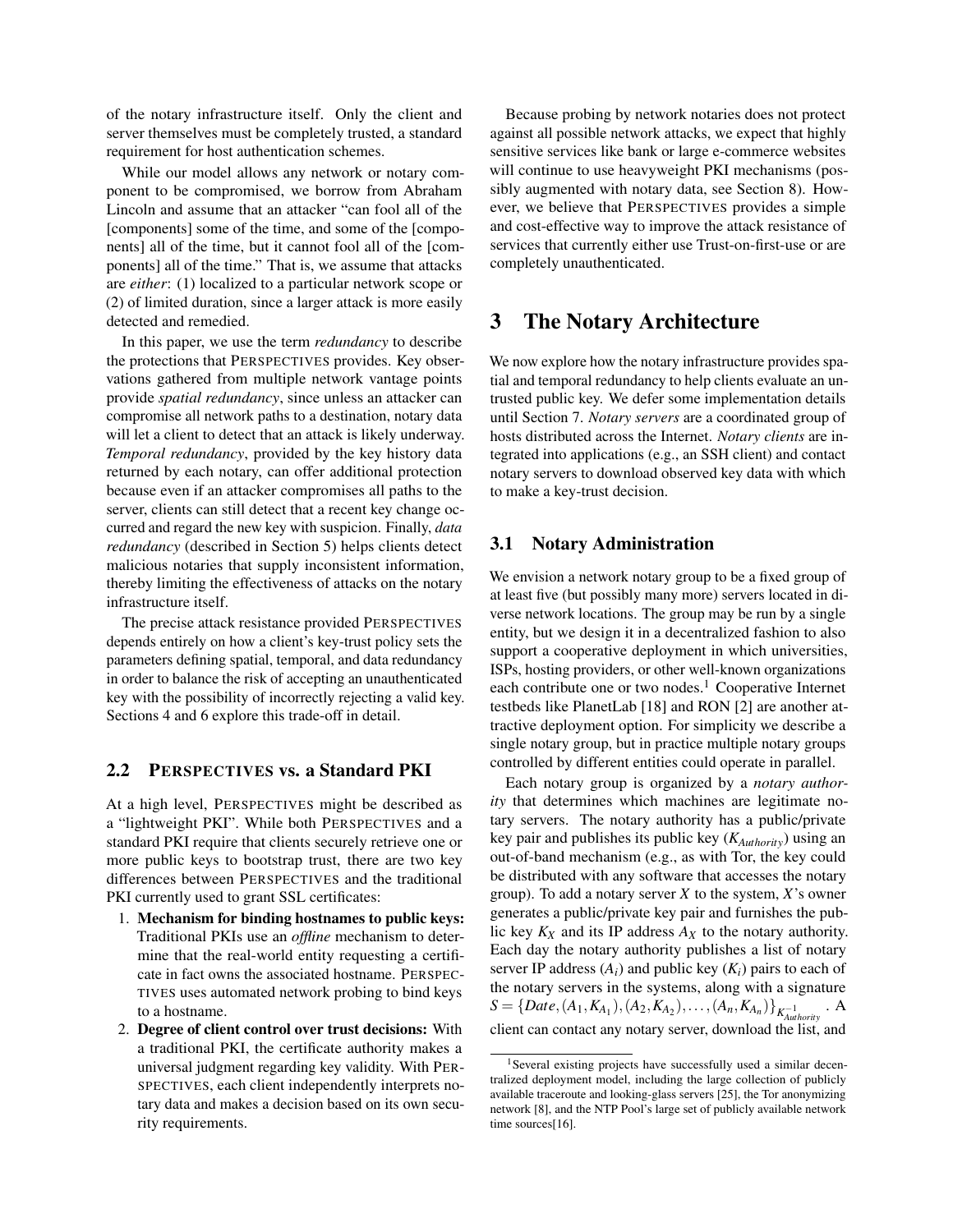

<span id="page-3-0"></span>Figure 2: Schematic of a notary server and SSH client.

validate this signature using *KAuthority* to receive a fresh list of notary IP addresses and public keys.

### 3.2 Notary Server Key Monitoring

Notary servers monitor the public key(s) used by a network service over time. A notary server provides clients with an application-independent query interface, but uses application-aware *probing modules* to monitor different types of services (e.g., SSH or HTTPS). A probing module observes keys by connecting to the service and mimicking an ordinary client until it receives the service's public key, at which point it disconnects.

Each notary server uses a local database to store a *service entry* for each monitored service. A service entry contains all observed key data the notary has recorded while monitoring that service over time (see Figure [2\)](#page-3-0). An entry is uniquely identified by the combination of a *service-type*, which identifies the protocol used to retrieve the key (e.g., HTTPS)<sup>[2](#page-3-1)</sup> and a *service-id*, which provides the information necessary to contact the service (e.g., hostname and port). The observation history of each key is stored as one or more *key timespans*. A key timespan is a start and end timestamp pair (*tstart*, *tend*) that indicates a period of time during which the notary observed only that key for the service. When the notary makes a new observation it updates the corresponding service entry in the following manner: if the observed key is the same key observed during the previous observation, the notary simply updates the *tend* value of the most recent key timespan to the current time. Otherwise, the notary creates a new

| <b>Notary Protocol:</b> |                                                       |  |  |  |
|-------------------------|-------------------------------------------------------|--|--|--|
|                         | $C \rightarrow N$ : $S = ($ service-id, service-type) |  |  |  |
| N:                      | $(O, {O}_{K_v^{-1}}) = find\_service\_entry(S)$       |  |  |  |
| $N \rightarrow C$ :     | $O, \{O\}_{K_{\rm M}^{-1}}$                           |  |  |  |

<span id="page-3-2"></span>Figure 3: The basic notary protocol between a single client (C) and the notary server (N).

key timespan with both *tstart* and *tend* set to the current time and adds this timespan and the new key (if necessary) to the service entry. If a probe fails to receive a key from the service, the notary creates or updates a timespan with a "null key" containing no key data.

The notary also stores a cryptographic signature for each service entry in the database. Using its private key, the notary calculates a signature over all data in the service entry: the (service-id, service-type), as well as each key and its associated key timespans. This signature is updated following each modification of the service entry. Section [7](#page-8-0) measures the overhead of this simple signature scheme and mentions potential optimizations.

### 3.3 Querying Notary Servers

The client application contacts the notary whenever it receives a key from a service that does not match an existing entry in its cache. This may occur because the client has never contacted the service or because the offered key does not match the already cached key for the service.

When contacting an individual notary (Figure [3\)](#page-3-2), the client specifies a (service-type, service-id) pair. The notary finds the corresponding entry in its database and replies with observed key data consisting of keys and their associated timespan(s), along with a signature over that data using the notary's private key.

The process by which a client queries for and receives notary data is described in Figure [4.](#page-4-1) Recall that a notary client learns about all notary servers and their public keys using a list distributed by the notary authority. The client's key-trust policy (Section [4\)](#page-4-0) determines *n*, the number of notaries that the client should contact. The client then randomly chooses *n* entries from the list of notaries and queries these servers in parallel using  $\text{UDP}^3$  $\text{UDP}^3$ . The querying process is complete once enough notaries have replied for the client policy to make a trust decision, or when the client determines that all remaining notaries are unreachable (clients implement a simple retransmission strategy). The client validates the signature for each response using that notary's public key, discarding any invalid responses.

<span id="page-3-1"></span> $2A$  single logical protocol may have multiple service-types (e.g., an SSH2 server can have both RSA and DSA keys).

<span id="page-3-3"></span>Using the implementation parameters described in Section [7,](#page-8-0) a 1460 byte MTU-sized UDP datagram can hold a notary reply with 44 key/timespan pairs. If necessary, multiple UDP packets are used for large replies to avoid IP fragmentation.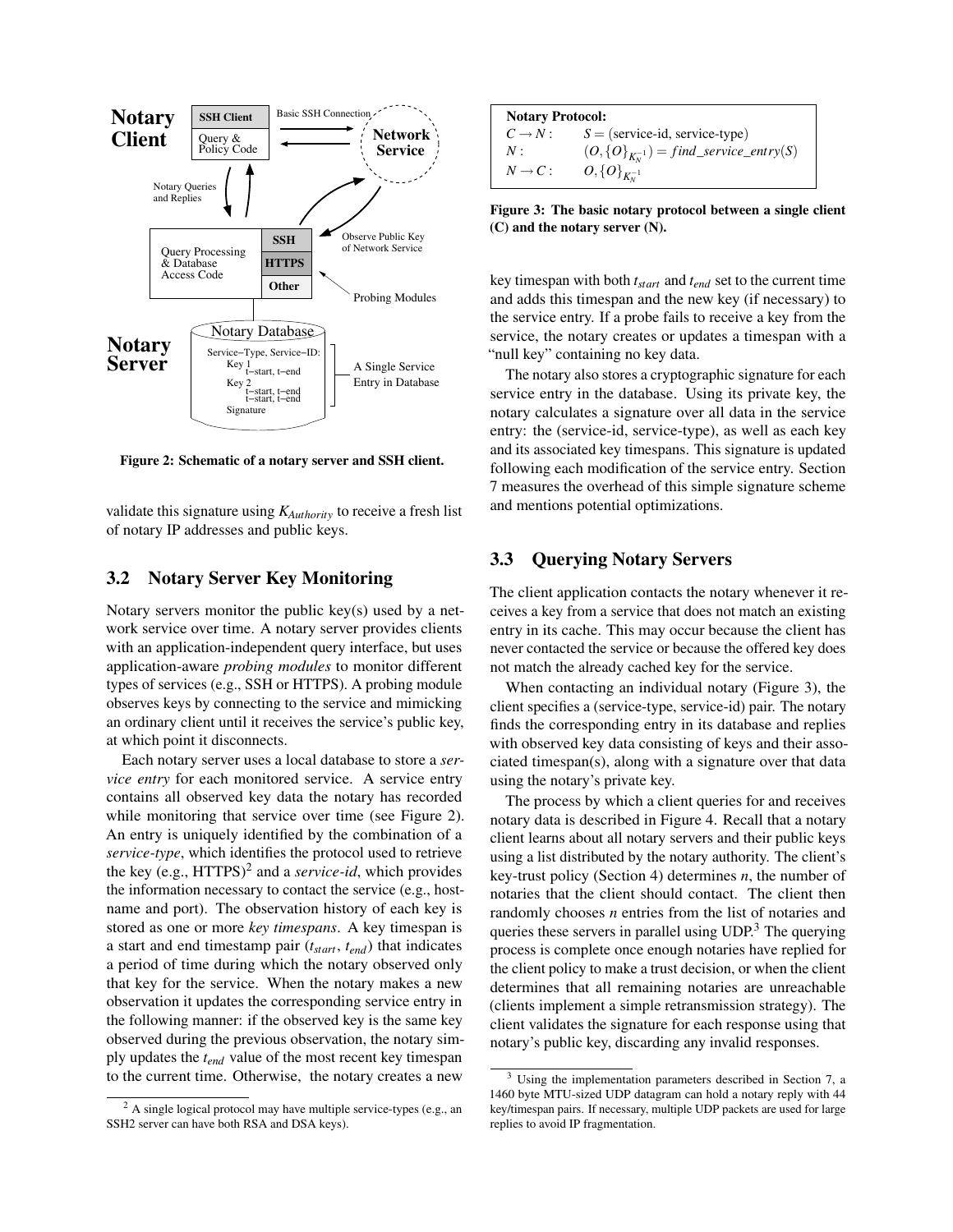Check-Unauthenticated-Key(s,  $K_{offered}$ ) *O* = {}//all observations for service*s* All-Notaries= *load*\_*notary*\_*addresses*() Chosen-Notaries= *choose*\_*random*(*n*,All-Notaries) foreach *x* in Chosen-Notaries in parallel  $(O_x, \{O_x\}_{K_x^{-1}}) = \text{contact\_notary}(x, s)$  $K_x = load\_notary\_key(x)$  $if(verify\_signature(O_x, {O_x}_{K_x^{-1}}, K_x))$  $O = O \cup O_x$  $if($  ! *check\_trust\_policy*( $K_{offered}, O$ )) *abort*\_*connection*()

<span id="page-4-1"></span>Figure 4: How a client checks an unauthenticated key *K*<sub>of fered</sub> for service *s*. Details of *check\_trust\_policy*() are discussed in Section [4.](#page-4-0)

# <span id="page-4-0"></span>4 Notary Client Key-Trust Policies

Once a client has received observed key data from notary servers, it uses a *key-trust policy* to accept or reject an offered key based on this data. Code implementing the client policy decision examines the offered key and all validated observed key data, and may also consider inputs such as previously cached keys, user security preferences, or even active user input. Upon completion, the client application either accepts the key and continues running the protocol or rejects the key and disconnects.

### 4.1 The Security vs. Availability Trade-off

The SSH model (which includes both Trust-on-first-use and PERSPECTIVES) presents clients making a key-trust decision with a basic *security vs. availability trade-off* : faced with an untrusted key, the client can take a security risk and accept the key, or be safe and reject the key, at the cost of making the service (at least temporarily) unavailable. For example, when faced with an unauthenticated key, standard Trust-on-first-use makes two different security vs. availability trade-offs: First, if no key is cached for the service, Tofu chooses availability at the cost of security by always accepting the offered key. Second, in the case of a key conflict, a Tofu application cannot automatically accept the key, so it must favor security over availability or prompt the user for help.

Lacking useful information about the key's validity, Tofu applications are stuck making this inflexible trade-off. In contrast, because PERSPECTIVES provides additional data indicating whether a key is likely to be the result of an attack, it allows application key-trust policies to make significantly more intelligent security vs. availability tradeoffs.

In this section we explore several variations on client key-trust policies. We do not claim that these policies are optimal (in fact, significantly more nuanced and complex policies exist), but rather offer them as evidence that even simple policies can support a wide range of security vs. availability trade-offs.

# 4.2 Quorum: A Key-Trust Primitive

Recall that PERSPECTIVES provides security by allowing clients to leverage spatial redundancy (key observations from multiple vantage points) and temporal redundancy (key observations over time). Therefore, the role of a client policy is to test the spatial and temporal consistency of the offered key with respect to notary data. To provide a framework for reasoning about spatial and temporal consistency, we introduce threshold parameters that quantitatively represent these properties.

Definition: For a set of *n* notary servers, a service *S*, and a threshold  $q$  ( $0 \leq q \leq n$ ) we say that a key *K* has *quorum* at time *t* iff at least *q* of the *n* notaries report that *K* is the key for *S* at time *t*.

Intuitively, for values of *q* that are large relative to *n*, a key that has quorum indicates consensus among the observations made by the all notaries at a single point in time. We use another threshold parameter to extend the concept of quorum into the temporal realm.

Definition: For a set of *n* notary servers, a service *S*, and a quorum threshold of *q*, a key *K* has a *quorum duration* of *d* at time *t* iff for all *t'* such that  $(t - d) \le t' \le t$  the key *K* had quorum with threshold  $q$  at time  $t'$ .

Quorum duration indicates how long, without interruption, a set of notaries has consistently seen a particular key.<sup>[4](#page-4-2)</sup> Applications can make security vs. availability tradeoffs by choosing to accept an untrusted key only if it exceeds a particular quorum duration threshold. Higher *q* and *d* thresholds provide more security, but risk reducing availability by incorrectly rejecting valid keys. For example, setting *q* equal to the total number of notaries *n* provides the strongest protection against accepting a false key, but also means that a single unavailable or compromised notary could cause the client to reject a valid key. Similarly, a higher quorum duration threshold *d* protects against a strong attacker that compromises many paths for a significant amount of time, but would also require clients to reject connections to services that are new or have recently changed keys.

Next, we consider three examples of how the concepts of quorum and quorum duration might be used by a PERSPECTIVES client policy.

<span id="page-4-2"></span><sup>&</sup>lt;sup>4</sup> We intentionally do not require that the quorum be comprised of a stable set of notaries over the entire duration.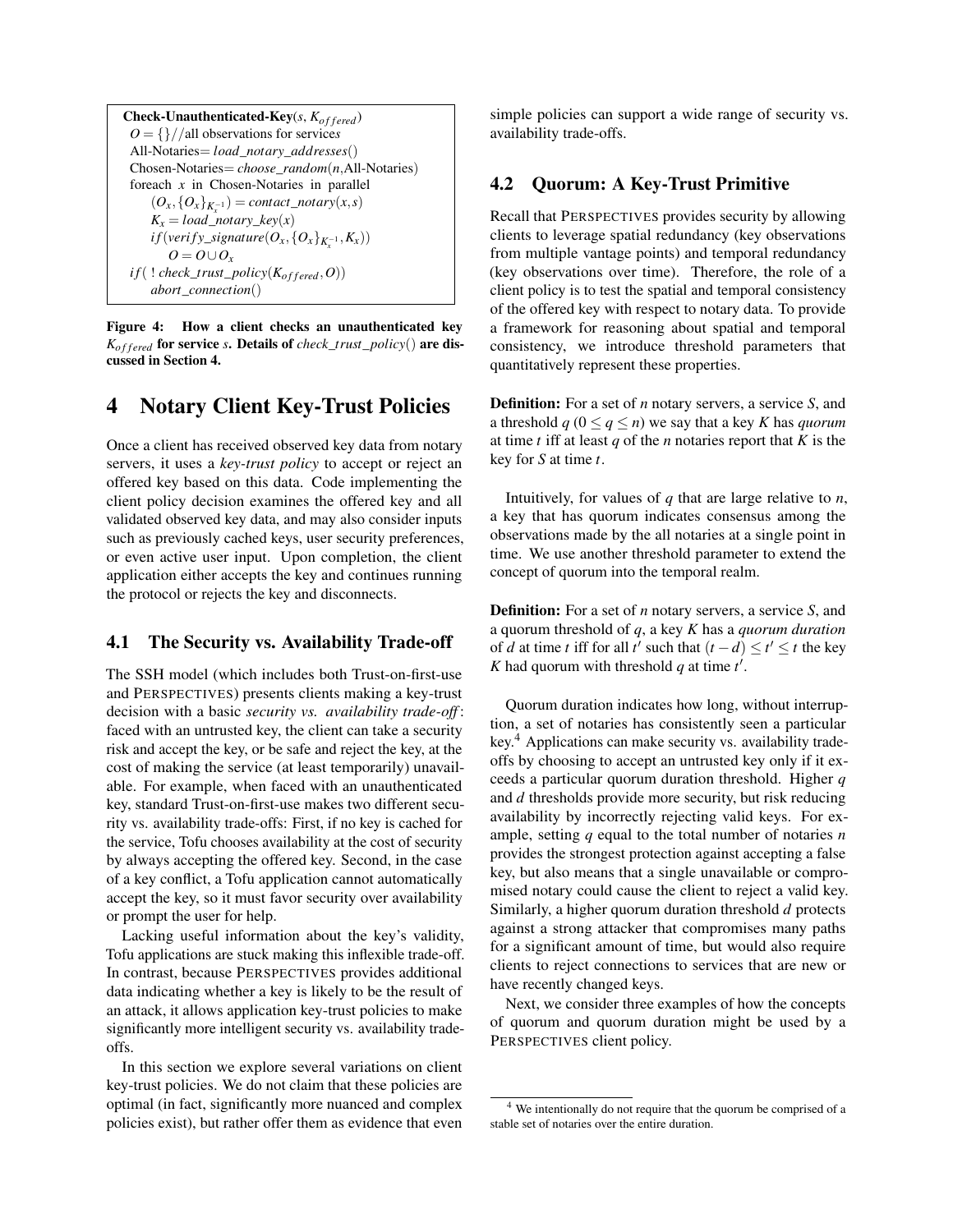### Example Policy: Expert User

### Same number of warnings, more useful data.

We first consider a client application policy for a "expert user" who understands the risk of a MitM attack and is familiar with the SSH authentication model. In this case, the client always warns the user but also includes concise summaries of the notary data that help the user make a better security vs. availability decision. Similar to existing Tofu client, policy behavior depends on whether the offered key conflicts with an existing cache entry.

#### Case 1: No Server Key Cached

In this case, the user is not necessarily suspicious of the new key, but she will use observed key data to confirm that the key is consistent across many notaries and that the duration of the key history is commensurate with her expectation of key age. If quorum duration is satisfied, the policy module may supply a message like:

Key seen consistently for the past *Z* days.

If the key fails to achieve quorum or does not have sufficient quorum duration based on policy parameters, the user might see one of the following warnings:

SUSPECTED ATTACK: Offered key is NOT consistent. Only *X* of *Y* notaries currently see it.

WARNING: Server key has only been seen consistently for the past *Z* days.

#### Case 2: Offered Key Differs from Cached Key

In this case, the user must distinguish between a legitimate server key change and a falsely injected key. As in Case 1, the user will be interested in the prevalence and duration of the offered key, since a substantial quorum duration indicates a higher likelihood that the conflicting key is the result of a legitimate server key change:

Offered key conflicts with cached key, but has been consistently seen for *Z* days.

Additionally, because the policy has access to the cached key that is currently trusted for the server, the policy might also highlight portions of the key history that cast suspicion on the new key. For example, a warning might indicate that some notaries are still currently observing the cached key, suggesting that the server has not actually changed its key:

LIKELY ATTACK: Offered key conflicts with cached key and cached key is still observed by *X* of *Y* notaries!

Interpreting such statements requires little additional work

on the part of the user but provides her with vastly more information than warnings in current Tofu applications like SSH. In the rare case that such a summary is insufficient, expert users may view all observed key data, similar to how web browsers optionally display SSL certificates.

### Example Policy: Non-Expert User 1 Same number of warnings, varied severity.

Because non-expert users are unlikely to want or be able to make good security decisions based on the notary data itself, another policy approach is use a quorum duration test to determine how severe of a warning to give the user. For example, a simple approach would be to give users a standard warning as long as three-quarters of the notary servers have seen the key for at least a day (i.e.,  $q =$  $0.75 \cdot n$  and  $d > 1$  day), but give them a more severe and intrusive "security failure" warning if notary data detects a key inconsistency indicating a probable attack. .

For HTTPS the need for such a policy to distinguish likely attacks from valid self-signed replies is increasingly evident, as new versions of two major browsers (Internet Explorer 7 and Firefox 3) have introduced new user interfaces that treating self-signed certificates as failures by default. Rather than simply displaying a warning dialog, the new interfaces do not render the page at all and instead display an error page similar to a failed connection.

# Example Policy: Non-Power User 2 Fewer warnings, based on high-level preferences.

Much usability research suggests that web users often make bad security decisions by ignoring warnings [[21](#page-13-5), [10](#page-13-6)]. Instead of using quorum duration to determine the severity of a warning, a client could choose to issue no warning at all if an offered key has sufficient quorum duration. The precise values for *q* and *d* may be determined by high-level user preferences for "high security" or "medium security" already common in browsers today.

While the merits of this approach is ultimately a usability question, this tactic may help reduce "banner blindness" associated with browser security warnings. As an additional benefit, this approach could increase overall adoption of HTTPS by eliminating the frequent security dialogs that likely make some website owners hesitant to use self-signed certificates at all.

# <span id="page-5-0"></span>5 Detecting Malicious Notaries

The final aspect of the notary design is *data redundancy*, a cross-validation mechanism that limits the power of a compromised or otherwise malicious notary server.

To implement data redundancy each notary acts as a *shadow server* for several other notaries. As described below, a shadow server stores an immutable record of each observation made by another notary. Whenever a client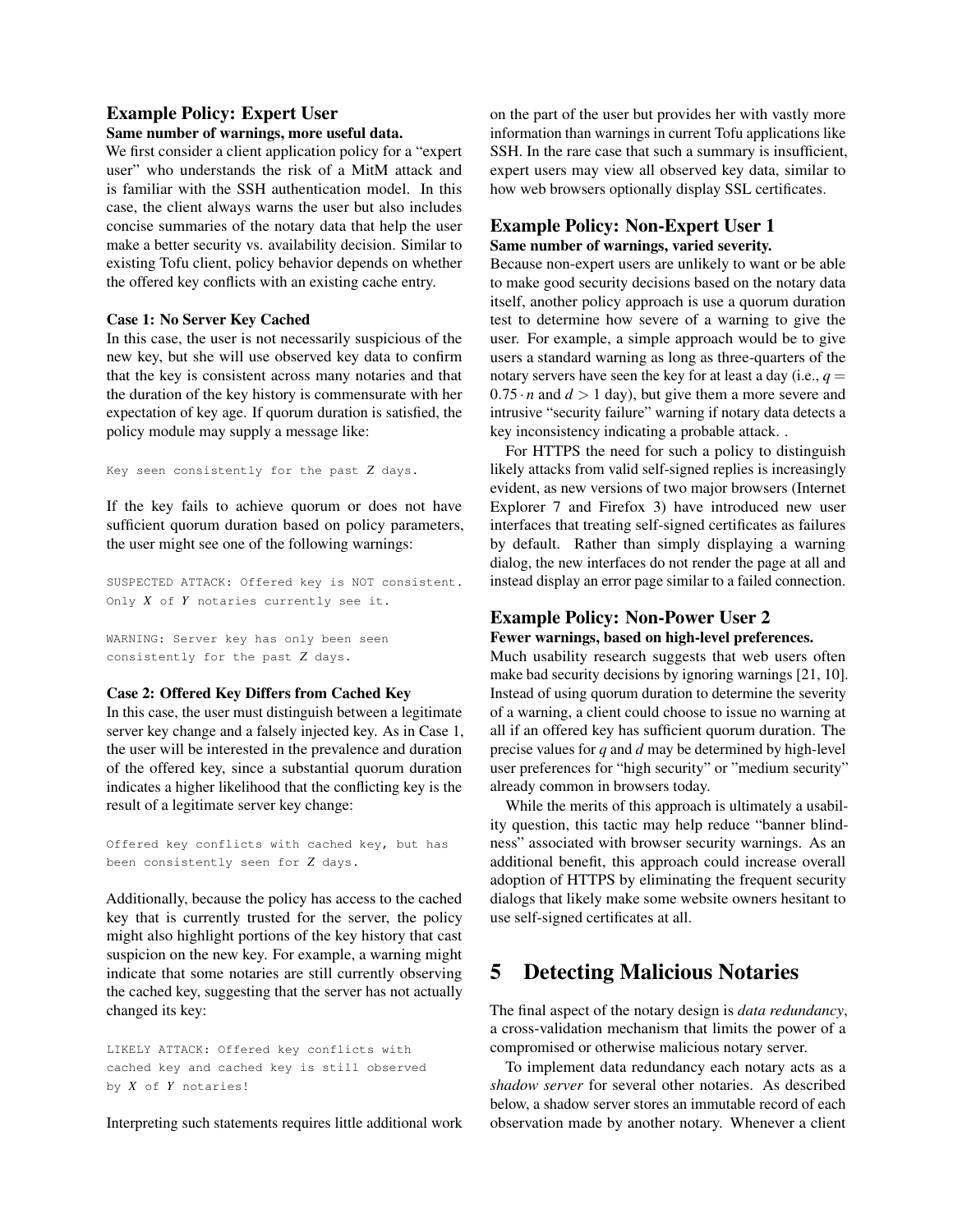receives a query reply from a notary, the client also checks with one or more of that notary's shadow servers to make sure that the notary reply is consistent with the history stored by the shadow server.

### 5.1 Benefits of Data Redundancy

An adversary in control of a notary and its corresponding private key can provide clients with false observed key data. Data redundancy prevents a notary from changing data already recorded in its observation history, much as schemes such as forward-secure signatures [[3](#page-13-12)] do. As a result, an attacker that compromises a notary cannot, for example, create a new malicious key and falsely claim that this key has been stably seen over a long period of time. This cross-validation ensures that the only way an adversary can make a malicious key appear "stable" is by sustaining a network attack for a commensurate amount of time, even with notary compromises. Additionally, data redundancy guarantees that a notary, even after compromise, cannot give conflicting answers to two clients querying about the same service. This property (which cannot be achieved using forward-secure signatures) could help hosts scan for and detect notaries that act maliciously.

### 5.2 Cross-Validation Protocol

Each entry in the list published by the notary authority also lists MAX-REDUNDANCY other notaries that each act as a shadow server for the notary specified in the entry. A notary server is responsible for keeping all of its shadow servers up-to-date. When a notary server contacts a service *S*, it updates its local database and then sends the new service entry (including signature) to each of its shadows.<sup>[5](#page-6-1)</sup>

Shadow servers update their shadow copies in a way that prevents malicious notaries from eliminating previously shadowed data. To do so, the shadow server requires that each key timespan in the old shadow copy either also exists in the new shadow copy or is "contained" within a larger timespan in the new copy (i.e., both timespans have identical *tstart* values, but the new copy's *tend* value is greater than that of the old copy). Additionally, no timespans in the new copy can overlap. If the old and new data are consistent, the old data is discarded. If an inconsistency exists, the shadow server stores both sets of observed key data and signatures. After updating, the shadow server uses its own private key to generate a signature over both the shadowed data and the signature of the other notary. This signature is stored with the shadowed data and allows clients to authenticate that a reply to a shadow request came from the correct shadow server.

Client policy specifies *r* (*r* ≤ MAX-REDUNDANCY), the number of shadow servers that must corroborate a

| <b>Cross-Validation Protocol:</b> |                                                                              |  |  |  |  |
|-----------------------------------|------------------------------------------------------------------------------|--|--|--|--|
| $C \rightarrow SH$ :              | $N_{\cdot}$ s                                                                |  |  |  |  |
| SH:                               | $DB_n = get\_replica\_database(N)$                                           |  |  |  |  |
| SH:                               | $O_N, \,\{O_N\}_{K_N^{-1}},\,\{O_N,\{O_N\}_{K_N^{-1}}\}_{K_{\rm cut}}$       |  |  |  |  |
|                                   | $= find\_service\_entry(DB_N, s)$                                            |  |  |  |  |
| $SH \rightarrow C$ :              | $O_N, \,\{O_N\}_{K_N^{-1}}, \,\{O_N,\{O_N\}_{K_N^{-1}}\}_{K_{\rm cut}^{-1}}$ |  |  |  |  |

<span id="page-6-2"></span>Figure 5: A client (C) contacting shadow server (SH) for a shadow copy of notary *N*'s observed key data for service *s*. Note that the integrity of N's service entry is protected in transit by a signature using the shadow server's key.

notary's observation for it to be deemed valid. For each notary *N* the client contacts, it randomly selects  $r_q$  ( $r_q \ge r$ ) of *N*'s shadow servers to query. When contacting a shadow server (Figure [5\)](#page-6-2), the client specifies the IP address of *N* as well as the service-id from the original query to *N*. The shadow server replies with a service entry (observed key data and signature) created by *N*, along with the shadow server's signature over that data. If fewer than *r* of *N*'s shadows provide valid responses signed by  $K_n$ , the client disregards all data from *N*. After verifying the signatures, any inconsistencies among the original and shadowed data will cause the client to reject data from *N*. Additionally, because of non-repudiation, clients can provide any inconsistent data and signatures to the notary authority as evidence of a notary's malicious behavior.

# <span id="page-6-0"></span>6 PERSPECTIVES Security Analysis

To demonstrate the benefits of network notaries, in this section we enumerate realistic attack scenarios and compare the security provided by PERSPECTIVES to that offered by basic Trust-on-first-use. We analyze both an adversary's ability to launch a MitM attack, as well as its ability to deny availability (DoS) by causing a client to reject a valid key.

### MitM Attacker Resources:

Our analysis considers three possible system components which an adversary may control. Enumerating each combination of these possible compromises lets us analyze all scenarios relevant to the attack resistance of PERSPECTIVES:

| $L_{\text{client}}$ : | An adversary controlling the client's local   |
|-----------------------|-----------------------------------------------|
|                       | link can modify or drop all client-to-service |
|                       | and client-to-notary communication.           |
| L <sub>server</sub> : | A compromise of the server's local link lets  |
|                       | an attacker inject arbitrary keys when either |

- an attacker inject arbitrary keys when either clients or notaries contact the server.
- $k \cdot n_m$ : A compromise of *k* distinct notary servers.

<span id="page-6-1"></span><sup>&</sup>lt;sup>5</sup>Client consistency checks are specifically designed so that a malicious notary does not benefit by failing to keep its shadows up to date.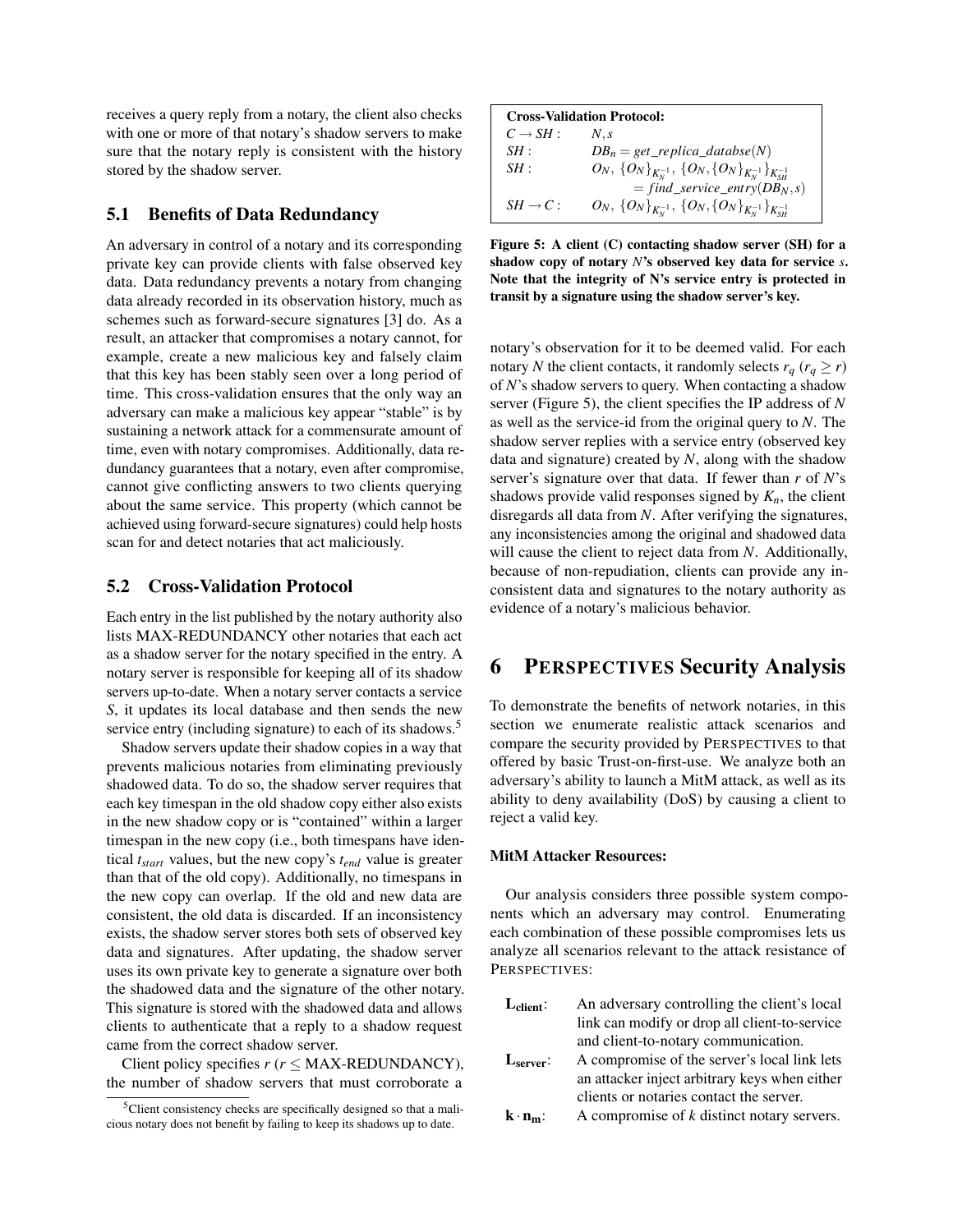|                                         | Tofu       |             | <b>PERSPECTIVES</b>     |                                       |
|-----------------------------------------|------------|-------------|-------------------------|---------------------------------------|
| <b>Compromise</b>                       | <b>DoS</b> | <b>MitM</b> | <b>DoS</b>              | <b>MitM</b>                           |
| $L_{client}$                            | X          | x           | x                       | safe                                  |
| L <sub>server</sub>                     | ×          | ×           | X                       | temporal safe                         |
| $\mathbf{k} \cdot \mathbf{n_m}$         | safe       | safe        | $k > (n - q)$ : X       | safe                                  |
|                                         |            |             | $k \leq (n - q)$ : safe |                                       |
| $Lserver + Lclient$                     | X          | x           | x                       | temporal safe                         |
| $L_{client} + k \cdot n_m$              | ×          | x           | ×                       | $k \ge (q + q \cdot r) : \mathbf{X}$  |
|                                         |            |             |                         | $k \geq q$ : temporal safe            |
|                                         |            |             |                         | $k < q :$ <b>safe</b>                 |
| $L_{server} + k \cdot n_m$              | x          | x           | X                       | $k \ge (q + q \cdot r)$ : X           |
|                                         |            |             |                         | $k < (q + q \cdot r)$ : temporal safe |
| $L_{server} + L_{client} + k \cdot n_m$ | x          | x           | x                       | $k \ge (q + q \cdot r) : \mathbf{X}$  |
|                                         |            |             |                         | $k < (q + q \cdot r)$ : temporal safe |

<span id="page-7-1"></span>Table 1: Summary of attack resistance provided by PERSPECTIVES in comparison to the standard Tofu approach. The left column contains abbreviated attack descriptions as defined in the text. Columns show resistance to availability (DoS) and MitM attacks. *X* indicates no resistance, "safe" indicates that attacks are detected, and "temporal safe" indicates temporal safety, as defined below.

As discussed earlier,  $L_{client}$  is a likely attack, due to the prevalence of open wifi hotspots and insecure home networks that allow compromised hosts or home routers to easily inject or modify traffic. In contrast, servers often reside in more controlled network environments, making L<sub>server</sub> significantly harder. This is particularly true in the case of HTTPS. Thus, to achieve  $L_{server}$ , an adversary might compromise the gateway router for the destination, or use BGP to falsely announce the destination's prefix, misdirecting some or all traffic destined for the server. An attacker may also control arbitrary Internet routers that place it on *k* of the *n* notary-to-service paths. However, because this attacker is a strictly weaker version of the  $\mathbf{k} \cdot \mathbf{n_m}$  attacker, we do not examine it separately. Additionally, since  $L_{client}$  or  $L_{server}$  allows the attacker to mount a trivial DoS attack in either scenario, we do not explicitly mention this attack below.

#### Analysis Parameters:

As described in Section [4,](#page-4-0) the actual security and availability that a client will receive depends on its choice for the following policy parameters:

- n: Number of notary servers contacted by the client.
- q: Quorum threshold of client.
- r: Number of shadow servers (per notary) the client requires for data redundancy.

We do not directly model the length of an attack or a client's quorum duration. Instead, we use the concept of "temporal safety", which means that a client will be safe as long as its quorum duration threshold is larger than the actual duration of the attack.<sup>[6](#page-7-0)</sup> Table [1](#page-7-1) summarizes the results.

#### Analysis Results:

L<sub>client</sub> Compromise: When only the client's access link is compromised, Tofu provides no defense against a MitM attack, while data from network notaries allows a client to easily detect and avoid the same attack.

It is important to recognize that the attacker gains no MitM advantage by using  $L_{client}$  to disrupt client-to-notary communication. All data returned by a notary is protected by a signature from that same notary, meaning that notary responses cannot be spoofed, even if the attacker has compromised other notaries. Furthermore, adversaries cannot encourage acceptance of a false key by making notaries or shadow servers unreachable, since blocking such communication will prevent any key (including a malicious one) from achieving quorum. Maliciously dropping client-to-notary communication to prevent a legitimate key from achieving quorum does not increase attacker power, since control over L<sub>client</sub> already allows for a trivial DoS attack by simply dropping all packets.

L<sub>server</sub> Compromise: A compromise of only the server link also renders a basic Tofu client vulnerable to MitM attacks. For PERSPECTIVES, the compromise of all paths to the server will prevent spatial diversity alone from detecting an attack. However, historical key data provides a client with temporal safety against network attacks.

<span id="page-7-0"></span><sup>&</sup>lt;sup>6</sup>Additionally, to simplify our analysis, we assume a sufficiently large number of notary servers such that no overlap exists among the q notary servers and the q  $\cdot$  r shadow servers used by a client. A set of notaries that is too small to satisfy this assumption would reduce the number of compromised notaries needed to undermine data redundancy.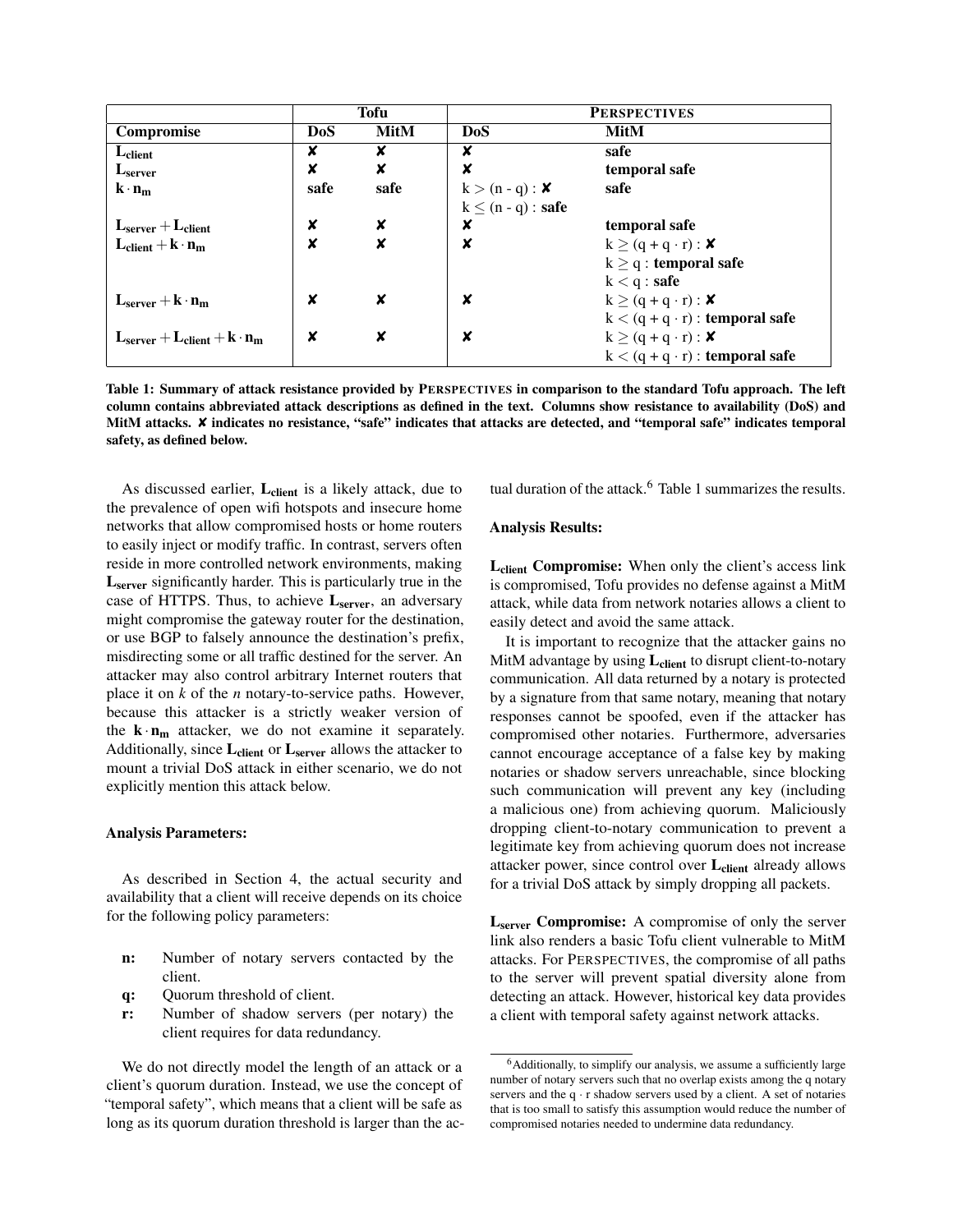$\mathbf{k} \cdot \mathbf{n_m}$  Compromise: The compromise of notaries alone will not enable an adversary to inject a false key to the client and launch a MitM attack. However, this adversary can attack availability by trying to cause a client to incorrectly reject a valid key. Disabling  $k > n - q$  notary servers, either by compromising them or by making them unreachable, prevents the client from establishing a quorum even if the remaining servers all agree on the valid public key. Because this attack is possible even if the adversary is not on the client-to-service path, it represents an availability vulnerability that does not exist with the Tofu approach. However, this attack is limited to scenarios when clients receive a new key for a service; it does not apply to repeated connections between a client and a server using a cached key.

 $L_{client} + L_{server}$  Compromise: The analysis of this scenario is identical to Lserver, since, as discussed above, using L<sub>client</sub> to restrict client access to notary servers provides no attack benefits.

 $L_{client} + k \cdot n_m$  Compromise: Control over the client link and some notary nodes lets the attacker use notaries to "promote" an invalid key using false observations. An attacker cannot perform a MitM attack unless it compromises a full quorum q of notaries, since the client rejects keys that do not achieve quorum. If an attacker compromises q notary servers, the situation is identical to the  $L_{\text{server}}$  scenario described above: the client is still protected for a time period determined by its quorum-duration. However, if the adversary compromises an additional  $q \cdot r$  notaries beyond the basic quorum, it can overcome the data redundancy of the system. Without data redundancy the attacker can forge the observation history, eliminating the protections of temporal safety.<sup>[7](#page-8-1)</sup>

 $L_{server} + k \cdot n_m$  Compromise: This attack is stronger than the previous  $L_{client} + k \cdot n_m$  scenario, since control over the destination service's link means that even legitimate notaries will observe the attacker's key. As a result, even if fewer than q notaries are compromised, the client relies entirely on temporal safety.

 $L_{server} + L_{client} + k \cdot n_m$  Compromise: This scenario is identical to the previous attack. As described in the  $L<sub>server</sub> + L<sub>client</sub> case, client link access grants no additional$ power if an adversary already has server link access.

This attack analysis demonstrates that PERSPECTIVES significantly improves resistance to MitM attacks compared to Tofu. Additionally, PERSPECTIVES is robust to limited compromises of the notary infrastructure itself.

# <span id="page-8-0"></span>7 Experience with Notary Server and Client Implementations

To demonstrate the viability of a network notaries and to gain experience with its deployment, we have implemented and are running a publicly available network notary on the RON testbed [[23](#page-13-13)]. Additionally, we have created two different PERSPECTIVES clients: a modified version of the OpenSSH client for SSH and an extension to the Mozilla Firefox browser for use with HTTPS certificates. We have made both server and client source code publicly available at: <http://www.cs.cmu.edu/~perspectives/>. Our performance measurements indicate that a single notary server can monitor several million hosts a day while simultaneously handling a large number of client queries.

### 7.1 Notary Server Implementation

Our notary server code is written in C and uses the Berkeley DB library for storing observed key data and signatures. The notary probes services running either SSL or SSH using probing modules based on code from OpenSSL and OpenSSH. The only substantial difference between our implementation and the design described in Section [3](#page-2-0) is that we do not implement data redundancy, in part because our notary deployment is run by a single trusted entity.

We benchmarked our notary server with respect to service monitoring and query response operations to demonstrate that network notaries are practical on commonplace hardware. In our implementation, notaries use 1369-bit RSA keys for service entry signatures<sup>[8](#page-8-2)</sup> and store public keys as 128-bit MD5 fingerprints.<sup>[9](#page-8-3)</sup>

We run our each benchmark on two different machines. One is a modern server (*ServerFast*) with two dual-core 2 GHz AMD Opteron CPUs and 8 GB of RAM. The other server (*ServerSlow*) is a three year old machine with a single-core P4 2.4GHz CPU and 512 MB of RAM, intended to demonstrate that a modest notary infrastructure could still be run on older (perhaps donated) hardware. A summary of the results is provided in Table [2.](#page-9-0)

Monitoring Load: To benchmark notary monitoring, we identified a set of *.com* domains running HTTPS using a web-crawl and had our notary server monitor these sites (Our SSH scans exhibited nearly identical rates and are therefore omitted). When monitoring a service, the notary must perform the protocol negotiation necessary to retrieve the service's key, load the existing service

<span id="page-8-1"></span> $7$ We note that this is a worst-case analysis. If the client selects notaries randomly and the total number of available notaries is larger than  $(n + n \cdot$ r), the attacker cannot easily predict which notaries or shadows it must compromise in order to mislead the client.

<span id="page-8-2"></span><sup>8</sup> Notary signatures covering observed key data do not need long-term security, as signatures are recomputed frequently and notary keys are easily updated. 1369-bit RSA is deemed secure through 2010[[14](#page-13-14)]. Only *KAuthority* needs long-term security (e.g., 2048 bits) to enable key rollover.

<span id="page-8-3"></span> $9$ While MD5 collision resistance has been compromised, the security of public key fingerprints depends instead on second pre-image collision resistance, which is still considered secure for MD5.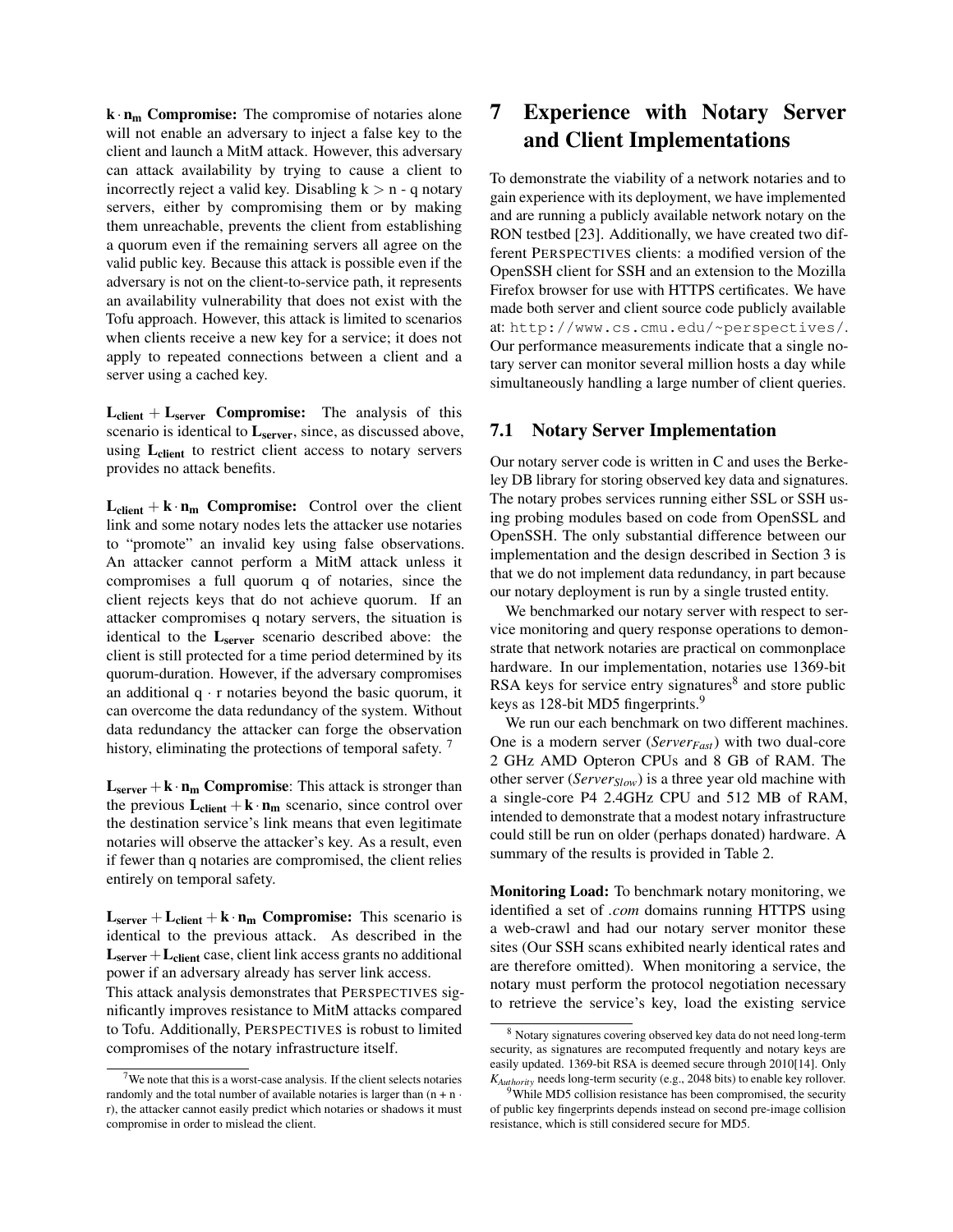| Operation                     | Operations / Sec       |                              |  |
|-------------------------------|------------------------|------------------------------|--|
|                               |                        |                              |  |
|                               | Server <sub>Slow</sub> | <i>Server<sub>Fast</sub></i> |  |
| Monitor service key           | 26                     | 195                          |  |
| Monitor service key (no sig.) | 112                    | 270                          |  |
| Handle query (in memory)      | 21,700                 | 25,600                       |  |
| Handle query (disk-bound)     | 114                    |                              |  |

<span id="page-9-0"></span>Table 2: Summary of notary server benchmarks for machines *ServerSlow* and *ServerFast* .

entry from the database, update the entry, recompute the entry's signature, and store the entry again. Our code uses RSA signatures implemented in OpenSSL and takes the simple (albeit heavyweight) approach of forking a process running a slightly modified OpenSSH or OpenSSL client for each probe.[10](#page-9-1) *ServerFast* and *ServerSlow* performs 195 and 26 such operations per second, respectively. While these rates may seem small, even at only 50% utilization they correspond to 8.4 million and 1.1 million probes per day. Table [2](#page-9-0) also shows monitoring rates when signatures are not computed, indicating that optimizing the cryptographic processing by batching service records or creating a hash-tree over multiple service entries would significantly improve performance.

Query Handling Load: The primary consideration for query processing performance is whether the notary's databases fit in memory (recall that a notary may have multiple databases due to shadowing). With the cryptographic parameters described above, a single service entry with several keys and timespans will consume approximately 250 bytes. Thus, a database with one million entries (250 MB) can easily fit even in the small memory of *ServerSlow*. Table [2](#page-9-0) shows benchmarks for both servers responding to randomized client queries (measured over the loop-back interface). If the database is in memory, the response rate is above 20,000 requests/sec for both servers (because our server code is single-threaded, there is little difference between the two machines). To identify likely response rates when the database must be accessed from disk, we tested *ServerSlow* with a database that was four times the size of its main memory. In this case, the speed of a disk-seek limits the response rate to 114 queries/second. However, even this query-processing rate (which translates to just under 10 million per day) may be viable when clients contact notaries only on rare cache misses.<sup>[11](#page-9-2)</sup>

Bandwidth Requirements: Bandwidth usage depends on

both the monitoring rate and query rate. Including all network headers and TCP acknowledgments, monitoring a single SSH service requires about 1.5 KB of upstream bandwidth and 2.3 KB of downstream bandwidth. For SSL the same values are 0.5 KB and 2.0 KB. Such data sizes are comparable to a single small image embedded in a webpage. Monitoring a million hosts a day would correspond to an average rate of less than 213 Kb/s in each direction. With network headers, notary requests are approximately 60 bytes and replies are 315 bytes (for standard key sizes). While handling a flood of 20,000 requests per second would require 50 Mb/s of upstream bandwidth, a server could handle 10 million requests a day (116 requests per second) using only 420 Kb/s.

Because we expect notary nodes to be deployed primarily by universities and large companies like ISPs or webhosting providers, we do not expect bandwidth to be a limiting factor unless a server is under DoS attack.

### 7.2 Notary Client Implementations

To demonstrate the general nature of the PERSPECTIVES approach, we created two client implementations that access our notary group. Both clients share common library code that reads notary configurations, creates and parses protocol messages and implements basic quorum duration policies. As a result, we expect that porting other clients to work with PERSPECTIVES will not be difficult.

OpenSSH Client: We modified the popular OpenSSH [[17](#page-13-15)] client software to contact notary servers when no cached key exists or when the offered key differs from the cached key. The modifications consisted of a few library calls within the SSH code that checks the key cache, as well as functionality to interact with the user when making a key-trust decision (our client roughly follows the expert user example described in Section [4\)](#page-4-0). We have used the modified client within our university for nearly a year and have found the added latency of contacting notary servers to be negligible.

Mozilla Firefox HTTPS Client: We implemented our notary client for HTTPS within the Mozilla Firefox extension framework, meaning that users can easily install it without having to download a new browser. The HTTPS notary extension (Figure [6\)](#page-10-1) is written in a combination of C++ and javascript. Whenever a certificate validation fails, the notary client extracts the public key from the certificate and contacts the notaries.

Our implementation allows users to set a preference for "High Security" or "Medium Security", which correspond to different quorum duration thresholds. Keys that achieve quorum duration are accepted automatically, while other keys result in disconnection with an error message. The "High Availability" security setting gives expert users the

<span id="page-9-1"></span><sup>10</sup>OpenSSH's *key-scan* utility served as our initial SSH scanner, but it exhibited bugs that caused us to discontinue its use.

<span id="page-9-2"></span><sup>&</sup>lt;sup>11</sup>This disk-bound query-handling does not significantly contend with the CPU-bound service monitoring, meaning that their respective rates are unlikely to diminish significantly when both are run simultaneously.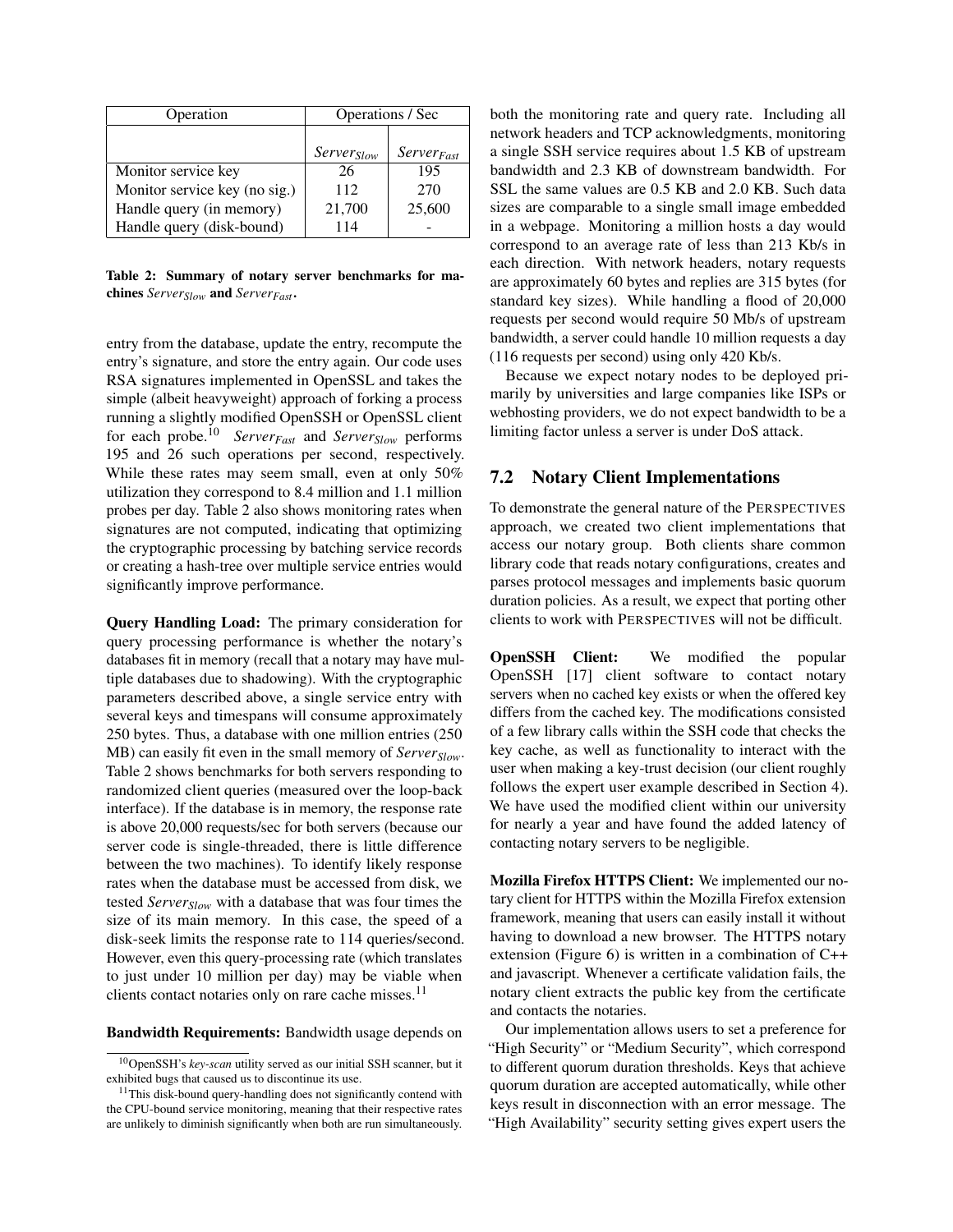

<span id="page-10-1"></span>Figure 6: This screen capture shows the bottom right-hand corner of a Firefox browser window, which contains the HTTPS notary extension's visual indicator. In this case, the website satisfied quorum duration, so the browser automatically accepted the certificate and suppressed the certificate warnings usually displayed to the user. The image also shows the tool-tip that summarizes the notary data for the user.

ability to connect even when a key does not achieve quorum duration. These users are provided with the certificate and a summary of notary data in order to make their own key-trust decision.

Because use of our OpenSSH and Firefox clients is currently limited to the Linux and FreeBSD/Mac OS X platforms, we also provide a web page that allows users to query notary servers even without a modified client.

# 7.3 Generating a List of Services to Monitor

Section [3](#page-2-0) assumes a priori knowledge of what services the notary server should periodically monitor. We consider two possibilities for how notaries might build this list.

The first approach, which we use in our implementation, is for a notary to add a service to its database the first time a client queries for it. While this approach does not initially provide clients with temporal redundancy, when bootstrapping the system, notaries might probe "on-demand" to provide even the first client with spatial redundancy to help detect L<sub>client</sub> attacks. A client could seed the notary with services (e.g., from the known\_hosts file in SSH) and a server could register for monitoring by querying a notary with its own address as the service-id.

The second approach is to proactively discover services. For example, HTTPS websites can be found using web crawling or search engines. For less public services, such as SSH, TCP-layer scanning on standard protocol ports could discover a large number of services. We built one such scanning engine to evaluate this approach on SSH servers within our campus network and a few large public IP blocks. We found that while scanning can quickly identify tens of thousands of SSH servers, it has three key limitations. First, if reverse DNS is unavailable for an IP address, we cannot reference a service entry in terms of the DNS name. Second, such scanning misses services running on non-standard ports. Finally, scanning may be misinterpreted as an attack. Because active discovery cannot identify all services, one promising approach is to seed notaries with data from active discovery, and then identify additional services as clients query for them.

# 7.4 Notary Parameters

We now outline the primary considerations for choosing a notary group's global parameters.

Number of Notaries: Because MitM attacks are most likely at the network edge (i.e.,  $L_{client}$  or  $L_{server}$ ), increasing spatial redundancy is likely to have diminishing returns: in the case of L<sub>client</sub>, even a few valid notaries will detect an attack, while for Lserver, all notaries will see the same false key. We therefore suggest that clients query from 4 to 10 notaries, depending on their desired robustness to notary compromises or failures.

Notary Monitoring Frequency: A notary would like to minimize the time between when a server first comes online or changes its public key and when the notary server observes this change. Our measurements indicate that a single notary could monitor several million different servers a few times each day.

Degree of Data Redundancy: The degree of data redundancy required for a set of notaries depends greatly on who administers individual notary nodes. If nodes are run by one or a few trusted entities that take great care to secure the machines, little or no data redundancy may be needed. However, even when data redundancy is needed, MAX-REDUNDANCY can likely be small (2 to 4), because clients can detect inconsistencies if any one of the contacted shadow servers are not compromised.

# <span id="page-10-0"></span>8 Discussion

Notaries and DNS Attacks: So far, we have focused on adversaries that compromise IP-level paths or notary servers. Adversaries could also manipulate DNS to falsely map a service's hostname to an IP address that places the adversary "on path". When notaries and clients use DNS names to identify services, a compromised local or remote DNS server present the same threat as the corresponding  $L_{\text{client}}$  or  $L_{\text{server}}$  attack. Thus, the analysis in Section [6](#page-6-0) applies to DNS attacks as well.

Additionally, if an attacker controls only DNS, notaries can help clients detect and even circumvent such attacks. To do so, notaries would also record the IP address used when monitoring a service. If a client sees that both the service key and IP have changed from a previously trusted or stable key, it can connect directly to the IP addresses associated with the old key to test if that key is still visible on the network. If the client receives the prior key from any of the past addresses, it can (depending on local policy) disregard the new key as a DNS attack and instead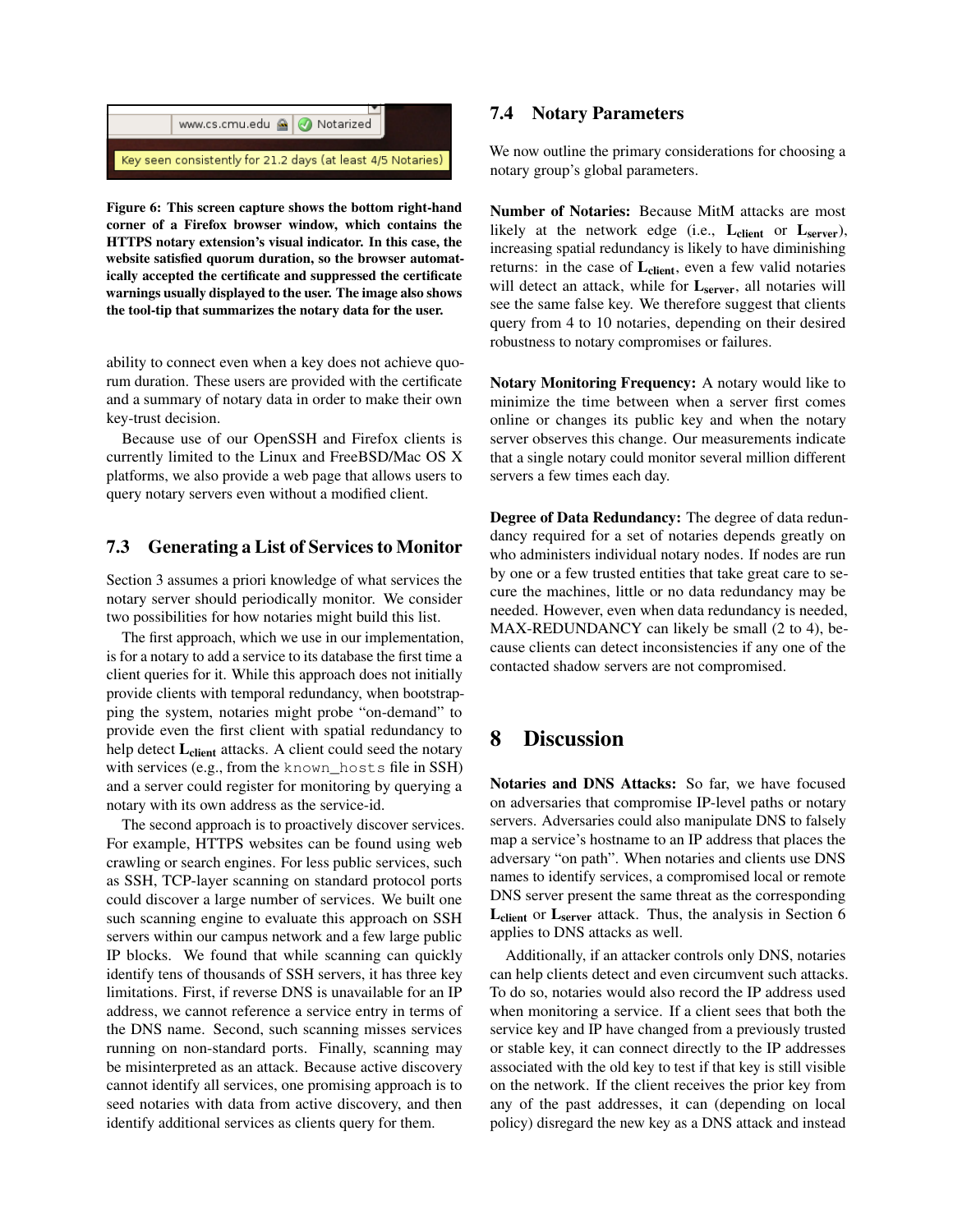connect directly to the address using the prior key.[12](#page-11-0)

Client Privacy Considerations: While benign notary servers would not record a client's IP address, a malicious notary could link client addresses and destination services, impinging on client privacy. Because clients access the notary group only rarely (when the offered key is not cached) and do so only when a legitimate security threat exists, we believe that most clients will consider this potential privacy risk acceptable.

However, clients that desire additional privacy could contact the notary group through a proxy. One promising design for such a proxy is to have the notary authority run a DNS nameserver for a special notary domain (e.g., *notary.com*). A notary client looking for observed key data for *server.domain.com* from *num-notary* different servers would perform a DNS look-up for *numnotary.server.domain.com.notary.com*. [13](#page-11-1) The nameserver for *notary.com* would then randomly query *num-notary* servers and return the base64-encoded results as a DNS TXT record. Because of the recursive nature of DNS look-ups, the notary nameserver would learn only general information about the client (e.g., that they use CMU's DNS servers), and the rest of the notaries would learn no client-specific information. Clients are unlikely to have privacy concerns about notary queries via local DNS resolvers, since they already expose basic connection information to the resolver with standard DNS look-ups.

Detecting Authentication Downgrade Attacks: Our primary motivation for designing PERSPECTIVES was to help authenticate services that do not have certificates signed by a global PKI. However, users can also benefit from using PERSPECTIVES even when accessing websites with PKI-signed certificate by gaining protection against *authentication downgrade attacks*. In an authentication downgrade attack, a MitM adversary injects a self-signed certificate in place of the PKI-signed certificate sent by the legitimate server. Because the attacker can spoof legitimate names in the domain name and issuer fields, the significant number of users who routinely ignore many browser security warnings [[21](#page-13-5), [10](#page-13-6)] would fall victim to such an attack. In fact, a malicious exit-node in the Tor anonymizing network was recently observed running such an attack [[24](#page-13-16)]. However, if notaries also monitor services with PKI-signed certificates, clients could detect this attack by comparing the received certificate against the notary replies. This same approach would also help prevent the even more damaging attack in which an attacker tricks one of the many root CAs trusted by a browser into signing an invalid certificate.<sup>[14](#page-11-2)</sup>

On-demand Service Monitoring: A slightly modified notary design could allow clients to request that notaries probe a service "on-demand", for example, when the client's offered key does not match the most recent entry in the notary history. Depending on client policy, this approach could reduce the likelihood that a client incorrectly rejects a key following a legitimate server key change. However, because the notary must cryptographically sign the each new probe result, it would be more vulnerable to DoS attacks. In light of this and other potential abuses, on-demand probing is best suited for either a private notary group with limited access or a public notary group augmented with a strong rate-limiting mechanism like client puzzles [\[13\]](#page-13-18).

Scaling the Notary Infrastructure: Our design and implementation focuses on a notary infrastructure that is easily deployed and capable of regularly monitoring several million unique services. If PERSPECTIVES is widely adopted as a standard host authentication mechanism, it can easily scale. First, note that notary replies are simply static data, which could be made available via a content delivery network (e.g., Akamai) or a network storage service (e.g., Amazon's S3). The physical location or ownership of these machines would be unrelated to the hosts generating observed key data. Because monitoring and updating observed key data is trivially parallelizable, this work can be distributed to a cluster of machines in each notary location. Trends toward many-core machines should further improve the efficiency of service monitoring.

# 9 Related Work

Significant work exists on the problem of authenticating remote Internet hosts. Standard solutions include X.509 certificates within a global PKI [[5](#page-13-4)], or Kerberos [[15](#page-13-19)], which assumes that each participant has a shared secret with a trusted third party. Such solutions are extremely useful, but the popularity of the SSH model demonstrates the need for lightweight alternatives.

Ali and Smith [[1](#page-13-20)] propose improving SSH key authentication using a "portable key cache", which the user stores along with an authenticating MAC on a personal webserver. With a modified SSH client, the user can access this cache from any machine, use a passphrase to verify the integrity of its contents, and then compare the offered key to entries in the cache. This design helps users who would otherwise see the same new or changed key warning several times

<span id="page-11-0"></span><sup>&</sup>lt;sup>12</sup> Adding IP addresses to the observed key data returned by a notary also helps clients handle cases when DNS-based load-balancing maps a single hostname to different machines that each have their own key.

<span id="page-11-1"></span><sup>&</sup>lt;sup>13</sup>A similar DNS trick is used by the popular Coral Cache content distribution network [[11](#page-13-17)]. Using a TTL of 0 and appending random data to the beginning of the DNS name can prevent DNS caching from providing stale data.

<span id="page-11-2"></span><sup>&</sup>lt;sup>14</sup> To accommodate legitimate key turnover, the site owner can sign the new public key using the older key that is already recognized as valid by the notaries.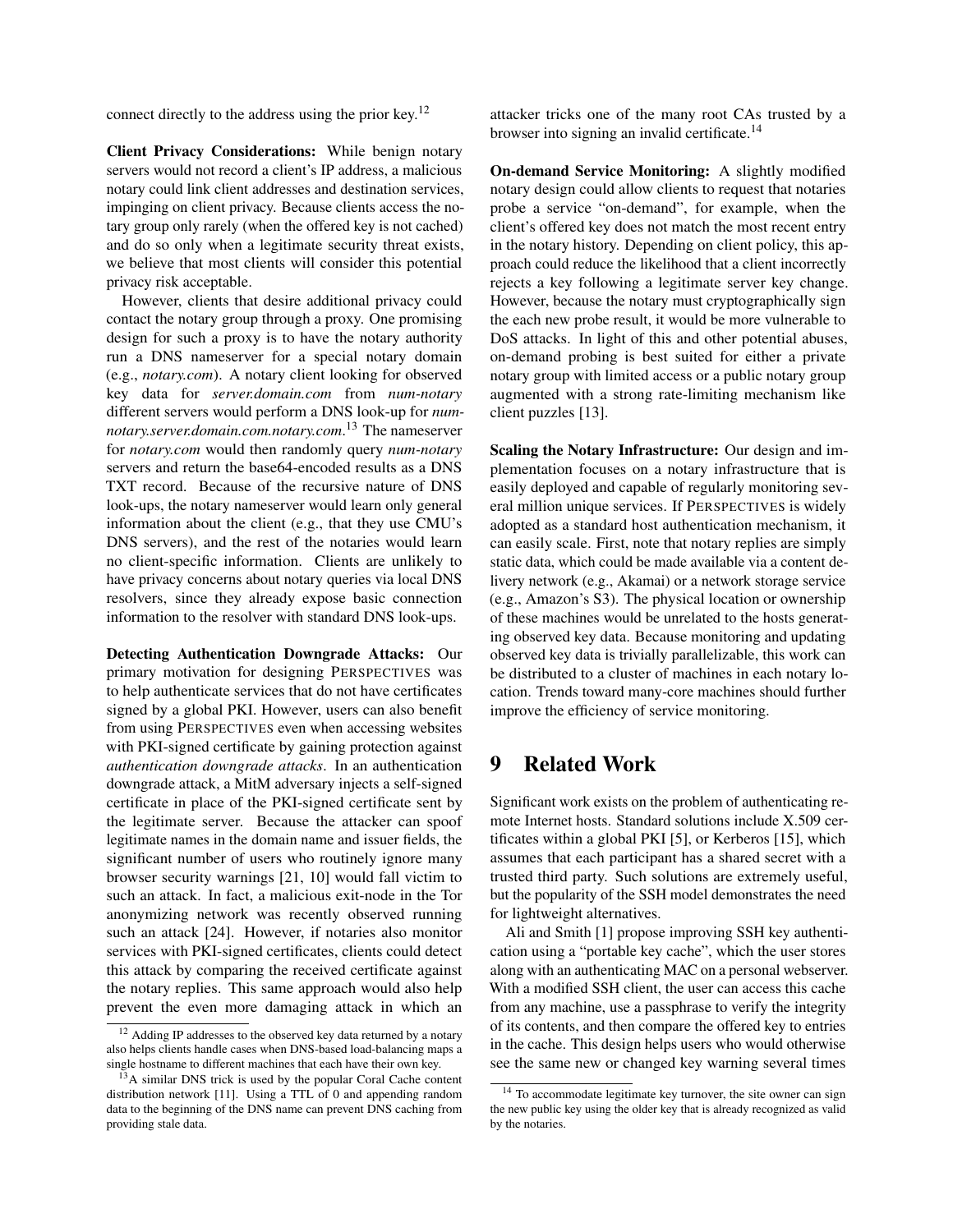when connecting to the same server(s) from multiple client machines. However, unlike PERSPECTIVES, it provides no help in determining a key's validity when a user either accesses a service for the first time or when an offered key does not match the key in the user's portable cache.

Advocating a more significant departure from the standard SSH authentication model, RFC 4255 [[22](#page-13-21)] proposes storing SSH host key fingerprints in DNS. Unfortunately, this proposal relies on the deployment of the secure DNS PKI to authenticate the fingerprint data itself, and secure DNS has shown little traction to date. Additionally, the proposal requires that a domain's DNS administrator fulfill the responsibilities of a certificate authority: verifying that a real-world entity who contacts him with a certificate request legitimately owns a particular host. In contrast, PERSPECTIVES requires no heavyweight verification and instead automatically creates authentication data using probes.

ConfiDNS [[19](#page-13-22)] suggests performing DNS look-ups from diverse network vantage points. However, the primary focus of the ConfiDNS work was dealing with the fact that DNS replies (unlike public keys used in PERSPEC-TIVES) frequently have legitimate inconsistencies due to factors like DNS load-balancing. Additionally, because the system was designed to avoid pollution in cooperative DNS systems, the design only protects against a malicious or failed *local* DNS server, not an "on path" adversary  $(e.g., L<sub>client</sub>)$  launching a MitM attack.

Web tripwires [[20](#page-13-2)] are javascript verification functions embedded by a webserver in HTTP responses to perform client-side detection of in-flight data modification. While lightweight, tripwires are not robust to adversaries, which can remove the tripwire code from the HTTP response to thwart detection.

Notary client policies bear some similarity to client behavior in the "web-of-trust" model used by Pretty-Good-Privacy (PGP) [[4](#page-13-23)], a decentralized PKI for email. However, because PGP uses human contact to bind entities to keys, its primary challenge is estimating the strength of key trust chains that include multiple links, each representing a pair of real-world acquaintances. PERSPECTIVES policies do not have trust chains (each notary probes a service directly), but do have other complexities not seen in PGP, including the temporal nature of key histories.

The concept of building a "lightweight PKI" based on the normal operation of the network was also proposed in the context of securing BGP routing. A "Grassroots PKI" [[12](#page-13-24)] binds a public key to a prefix of IP address space if that key is included in a stable and widely used routing announcement for that prefix.

# 10 Future Work

We believe that the network notary concept introduced by PERSPECTIVES opens several promising avenues for additional exploration in the area of host authentication.

Notary-Aware Services: As presented, PERSPECTIVES only requires client modifications. However, if notaries become common, servers might be modified to also communicate with notaries. This would provide three primary benefits:

- 1. Immediate Probing of New Keys: A server could immediately alert notaries when it comes online or changes its key, allowing notaries to quickly begin building an observation history for the new key.
- 2. Reduced Need to Query Notaries: The server could act as a caching proxy by querying notaries on behalf of clients. This would eliminate privacy issues related to clients querying notaries directly and would also allow clients to receive cached observed key data even if notaries were temporarily unavailable.
- 3. Attack Detection: With access to the notary infrastructure, a server could request observed key data for its own service-id and alert its administrator if the notary replies include any illegitimate keys. Such a false key is a likely indication that either a network element near the server is malicious or that a notary is compromised, thereby aiding attack detection.

Unlike standard PKIs, these changes do not require server owners to manually prove their identity to a third-party CA, making them simple to adopt.

Applying PERSPECTIVES to Additional Protocols: PERSPECTIVES opens the door for more widespread use of SSH-style authentication with other protocols because, unlike Tofu, use of key-trust policies can *automatically* authenticate keys in a secure fashion, even on the first connection to a service.

SMTP: Many SMTP servers already have self-signed SSL certificates so that local clients who manually install these certificates can authenticate their outgoing mail server. However, because no PKI exists for one server to verify another server's certificate, emails are often transmitted "in-the-clear," leaving them vulnerable to snooping by whomever controls the intermediate networks. PERSPECTIVES could support mutual authentication of inter-SMTP server communication, allowing, for example, a server to refuse to transmit a message the user has deemed "sensitive" to an unauthenticated server.<sup>[15](#page-12-0)</sup>

Incremental DNSSEC: The deployment of secure DNS (DNSSEC) is hampered by the fact that a sub-domain (e.g.,

<span id="page-12-0"></span><sup>&</sup>lt;sup>15</sup>DomainKeys [[6](#page-13-25)] could also benefit from PERSPECTIVES, as keys are currently acquired using unauthenticated DNS look-ups.